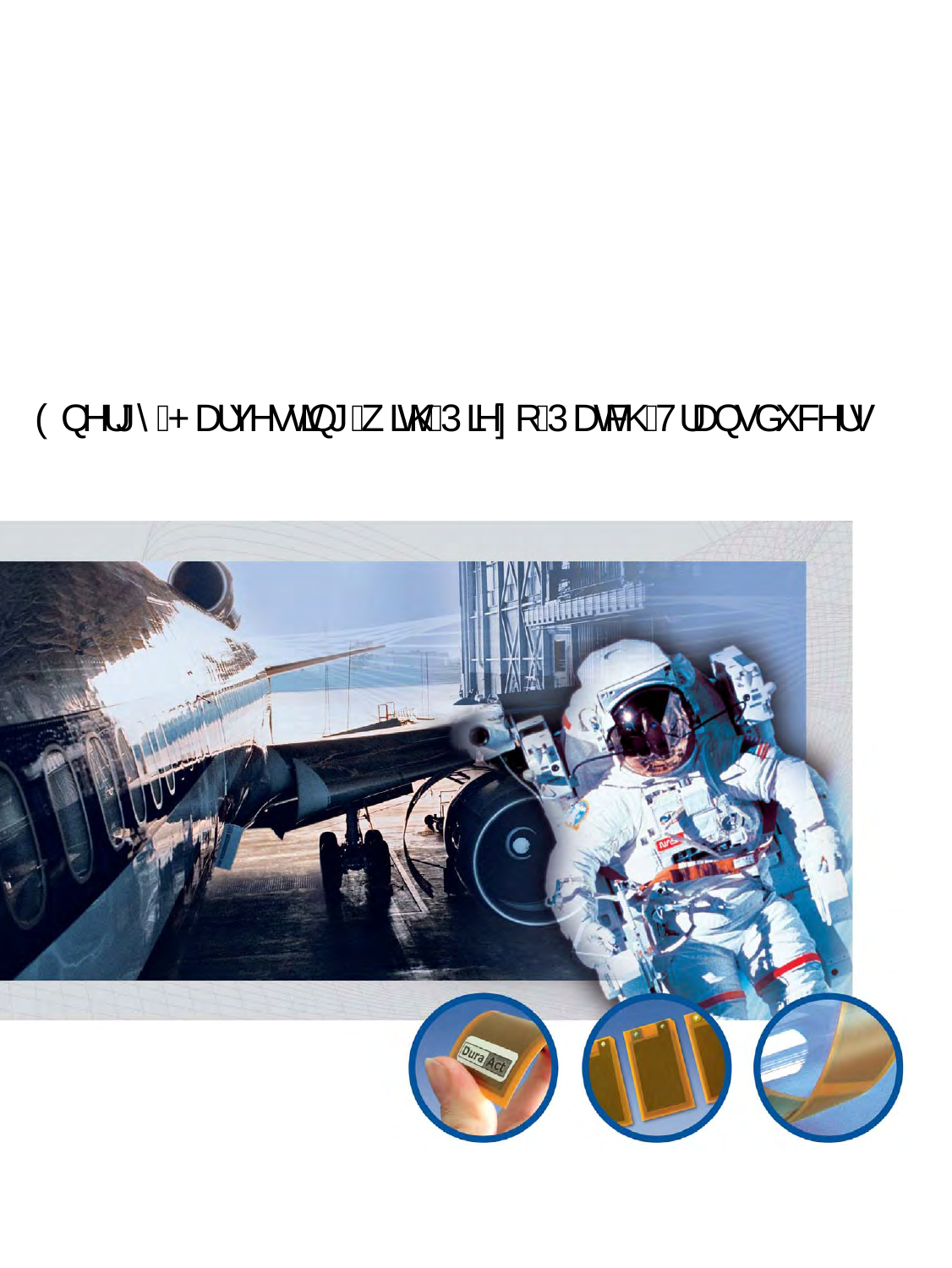## Tutorial

### **Working Principle**

The term *piezo* is derived from the Greek word for pressure. In 1880 Jacques and Pierre Curie discovered that an electric potential could be generated by applying pressure to quartz crystals; they named this phenomenon the *piezoelectric effect.* Later they ascertained that when exposed to an electric potential, piezoelectric materials change shape. This they named the *inverse piezoelectric effect.*

The piezo effect is used for sensor functionality, while actuator behavior uses the inverse piezo effect.

The piezoceramic plates in DuraAct™ patch transducers resemble a capacitor. The ceramic acts as a dielectric between its metallized surfaces. When voltage is applied, an electric field is created inside the ceramic. The field causes a uniform lateral contraction of the ceramic perpendicular to the direction of the electric field (Fig. 1). This behavior is called the transverse piezoelectric effect  $(d_{21}$  effect, Fig.2).

The electric field strength determines the magnitude of the lateral contraction. This is the key to simple control of the transducer modules. When the modules are glued to a substrate, they effectively transfer force over the whole surface, not only at selected points, as with conventional actuators. Conversely, DuraAct™ patch transducers transform changes in shape to electric current, thereby enabling their use as sensors or energy sources.

The piezoceramic response to a change of the electric field or to deformation is extremely fast. Vibrations in the kilohertz range can be produced or detected. Different excitation voltages are required and different contraction amounts possible, depending on the ceramic type and its dimensions. The correlation between displacement and applied voltage is not linear. A voltage-todisplacement curve with the typical hysteresis behavior is shown in Fig. 3.



Fig. 1: Lateral contraction



Fig. 2:  $d_{31}$  effect

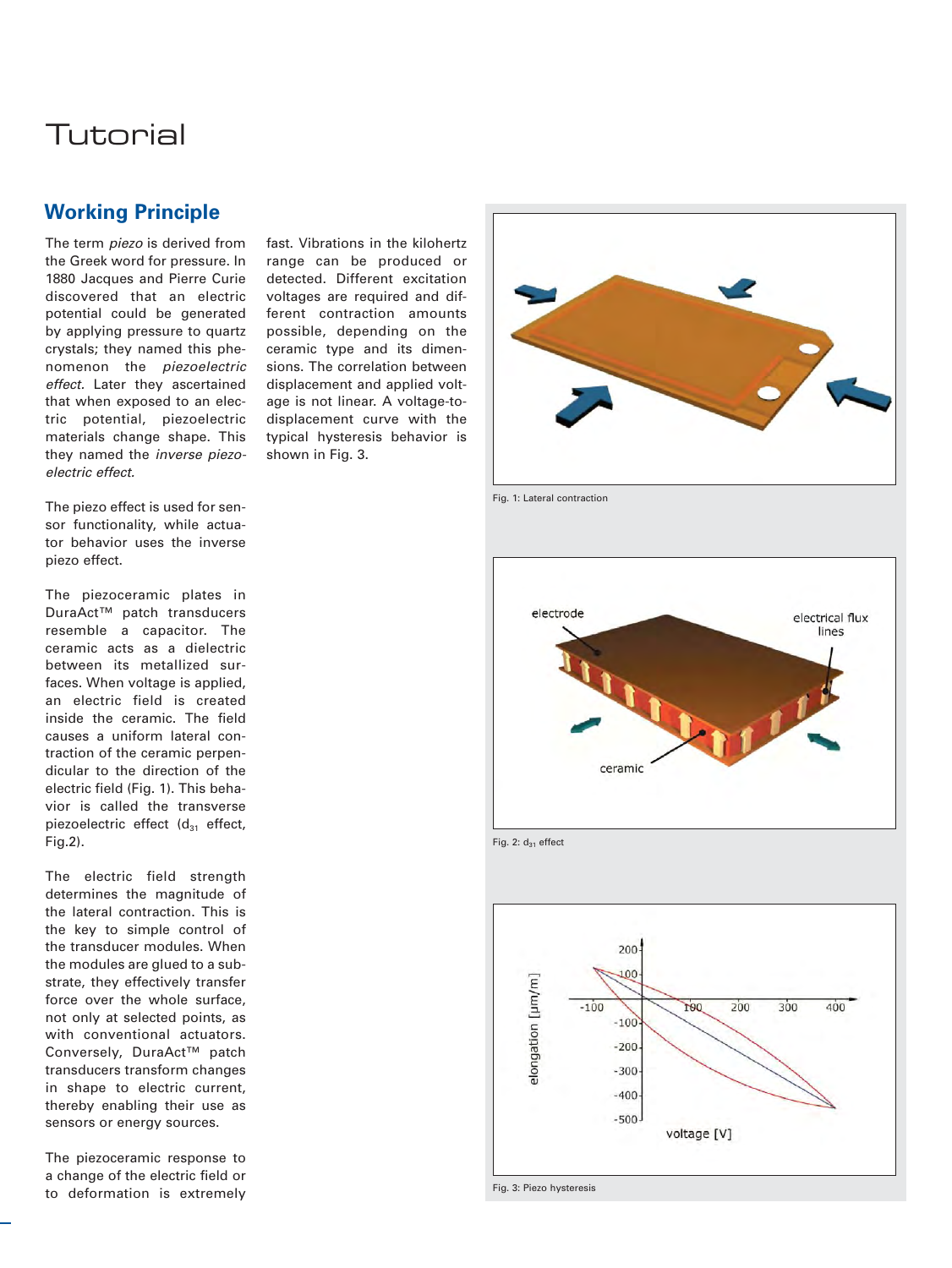### **Technology**

DuraAct™ patch transducers operate as sensors with varying bandwidths—reacting to mechanical strain like impact, bending or pressure—and as high-precision positioning or bending actuators.

The standard transducer design features a piezoceramic foil with metalized surfaces for electrical contact (Fig. 4). The thickness of standard foils used is typically 100 to 500 µm, with even thinner layers possible. Without further processing, these piezoceramic elements are brittle and difficult to handle. Embedding them in a polymer structure provides electrical insulation and mechanical stability. The result is a module that is ductile and extremely robust.

An alternative design features multiple layer piezoceramics, enhancing force generation for the same operating voltage.

### **Working Diagram**

The actuator properties of piezoceramic transducers are essentially described by two parameters: the blocking force  $F_R$  and the free displacement,  $S_0$ . When a voltage U is applied to the free (unblocked) actuator, it reaches its maximum displacement  $S_0$ . The force required to prevent any length change at all is called the blocking force,  $F_B$  (Fig. 5).

A graph of applied force versus actuator displacement is called the actuator characteristic curve (Fig. 7). It basically follows the line passing through the points with 0 force and 0 displacement described above. In most cases the actuator acts against an elastic structure,

e.g. when a spring or a metal sheet is deformed (Fig. 6). If the load is represented by a spring (characteristic curve of the spring) with stiffness of  $c<sub>F</sub>$ , the resulting operating point is the intersection of the load line with the actuator characteristic curve (Fig. 7). The most effective operation occurs when the operating point is in the middle of the characteristic curve.

DuraAct™ patch transducers are solid state actuators and therefore have no moving parts. Wear and failure rates are low. Electrical contact is realized by soldering, clamping or gluing leads to two pads. Connecting multiple layers separately allows separation of the sensor and actuator functionality, meaning that the transducer can be used as sensor and actuator simultane-

ously.



Fig. 4: DuraAct™ transducer design principle



Fig. 5: Parameter definitions



Fig. 6: Application of a spring force to an actuator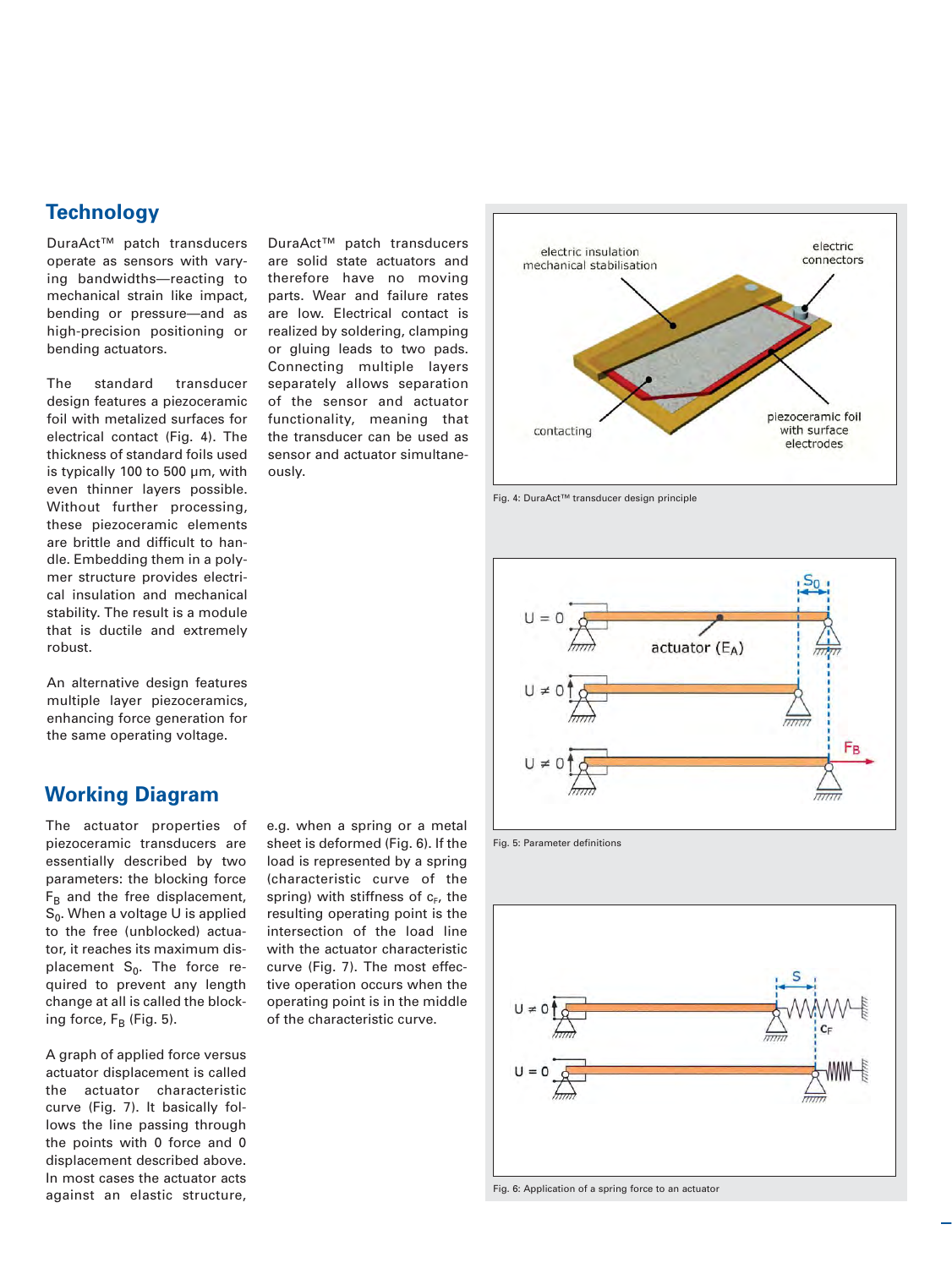### **Parameters for Bender Actuators**

DuraAct™ actuators are usually glued to a substrate and transfer the contraction not at a few attachment points, but over the whole surface. In such a configuration, the DuraAct™/ substrate combination acts as a bender actuator. Bender actuators provide fast, high-precision and repeatable deflection and are used in a wide range of applications, e.g. in printers, valves, and in the textile industry. DuraAct™ patch transducers are based on the transverse piezo effect, and therefore contract with an electric field applied. The bender flexes and exerts a normal force as shown in Fig. 8. For the free, unblocked bender, the free deflection is  $W_0$ . The force required to reduce the deflection to zero is called the bender blocking force  $F_{BW}$ . It is significantly smaller than the actuator blocking force. The line through these two points, gives the characteristic curve for the bender. Fig. 9 and 10 show curves relating the maximum deflection  $W_0$  and the maximum force  $F_{BW}$  to the substrate thickness and elasticity. These diagrams show the actual deflections and forces measured with 50 mm substrate samples made of different materials and a P-876.A15 DuraAct™ patch transducer. Together with the characteristic curve for the DuraAct™ alone, the bender characteristics form the basis for effectively estimating the actuator performance in a specific application. PI therefore includes these curves on all datasheets.



Fig. 7: Characteristic curve with spring load line



Fig. 8: Bender actuator characteristics







Fig. 10: Bender actuator blocking force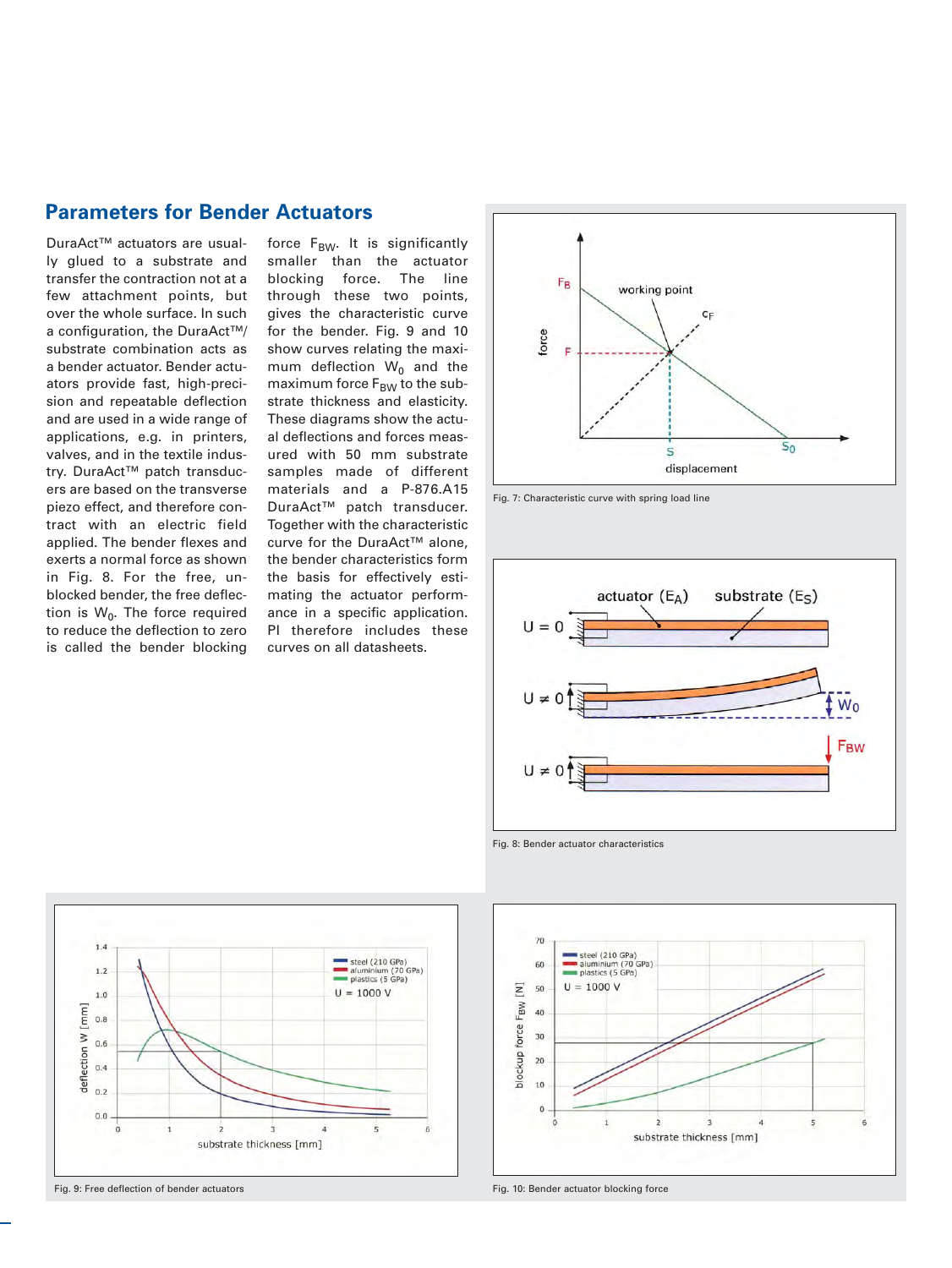### **Power Requirements**

To determine the required electrical power for successful actuator operation, the electrical capacitance must be known. Typical DuraAct™ capacitances are in the nanofarad range and can be found in the datasheets.

The electrical capacitance, C, depends on the piezoceramic type, thickness and area. For an estimation of the average electrical power,  $P_{m}$ , knowledge of the operating voltage range and the excitation frequency is necessary.

 $P_m = C \cdot f \cdot U_h^2$ 

f: Frequency Uh: Voltage swing

The maximum power required  $P_{max}$  is then just the average power times pi  $(π)$ :

 $P_{max} = P_m \cdot \pi$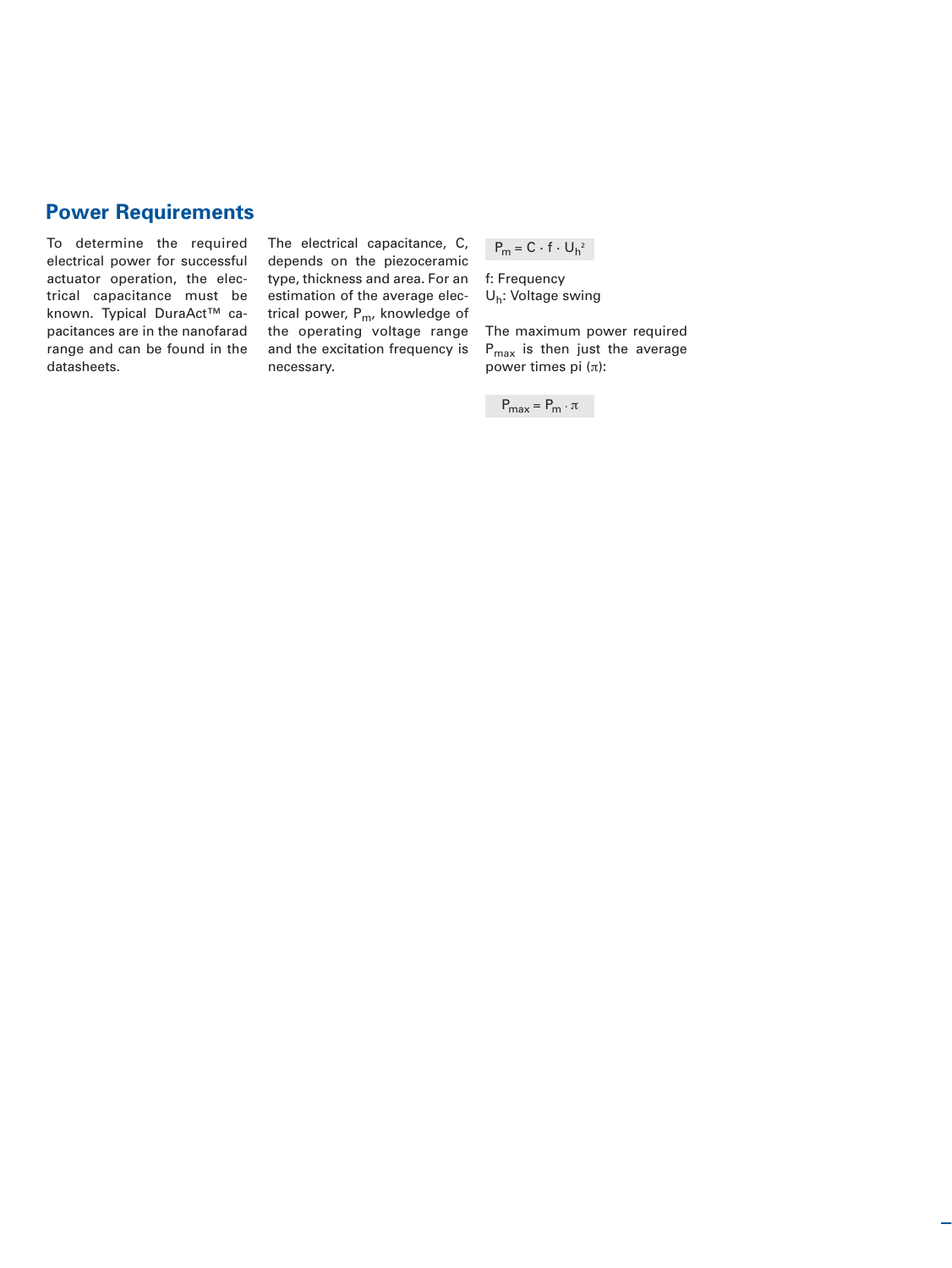## Application Examples **Sensor Mode**

- **U** Vibration damping applications: good results can be achieved by combining a piezoelectric sensor with a servo-controller and having the sensor signal control an (external) damping mechanism.
- **B** Structural Health Monitoring (SHM): DuraAct™ patch transducers can be used to monitor the functional and structural integrity; the patch transducers are either part of the structure itself, or embedded within it.
- Fast switching: DuraAct™ patch transducers provide fast response and long lifetime and are ideal actuators for these applications.



Fig. 1a: Classical application of the direct piezo effect. Minute deformations of the substrate cause displacements in the DuraAct™ patch transducer and produce an electric current proportional to the motion. DuraAct™ transducers can detect deformations—like those caused by bending strain or pressure—very precisely, even at high frequencies.



Fig. 1b: The same operating mode can be used with an array of several modules.

## **Actuator Mode**

DuraAct™ patch transducers feature a very high bandwidth. In combination with suitable electronics (e.g. E-413.D2 from PI) they can be used as highdynamics positioners with submicron precision.



Fig. 2: In actuator mode, DuraAct™ patch transducers use the inverse piezo effect: they contract when voltage is applied. Affixed to a substrate material, a DuraAct™ patch transducer acts as a bender

## **Structural Health Monitoring (SHM)—Damage Diagnosis**

Whole areas can be surveyed with an array of multiple modules attached to various points on the surface. Active monitoring, where some transducers are used as actuators while the others detect the waves they generate, is also possible. Faults in the structural material, like microcracks, are detected by comparing the signals with those from an undamaged system.



Fig. 3: Design principle for a health monitoring system: one DuraAct™ patch transducer is controlled by an electronic amplifier (actuator functionality) and induces vibrations in the substrate. An array of transducers detects the vibrations and transfers the signals to suitable control electronics. Comparison with the signal pattern from an undamaged system gives information concerning the condition of the substrate.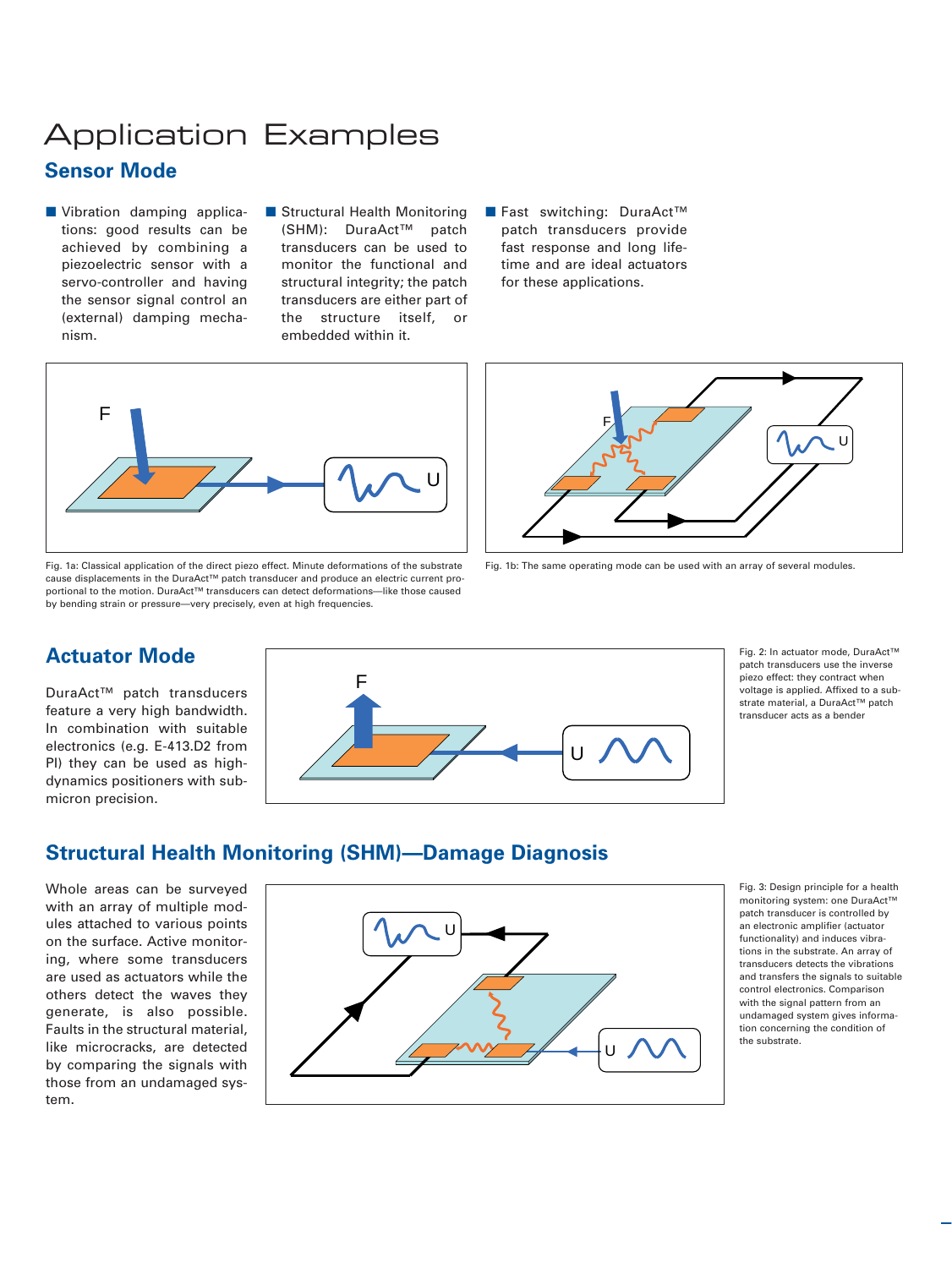## Application Examples (cont.) **Adaptive Systems Use Both Sensors and Actuators**

**Active Vibration Damping: A** DuraAct™ patch transducer is used as high-precision sensor and high-performance actuator, simultaneously detecting and damping or eliminating undesirable vibrations in, for example,

rotating components. The DuraAct™ sensor signal may be used as power supply for the same module, where it is fed back in with a phase shift. Multilayer ceramic designs make for higher efficiency.

## **Adaptronics**

The use in adaptive structures exploits both the sensor and actuator functionality of the DuraAct™ patch transducer. As smart materials, they can adapt to varying environmental conditions like impact, bending or pressure. Adaptive materials are used in particular for vibration reduction in vehicles, and their use in mechanical engineering is growing.

## **Energy Harvesting**

■ DuraAct<sup>™</sup> patch transducers can provide power for low-power electronics like sensors, making the development of autonomous systems possible. A special branch of Structural Health Monitoring (SHM) is

Wireless Health Monitoring. Here, a DuraAct™ patch transducer can serve simultaneously as shape-control sensor and supply energy to a radio transmitter for remote data transfer.

■ DuraAct<sup>™</sup> patch transducers may replace other power supply solutions in existing applications.



Fig. 4: The ability of DuraAct™ transducers to convert mechanical to electrical energy makes them ideal for satisfying power requirements of low-power electronics, and makes possible construction of energy-autonomous systems

**Profile or shape control: The** sensor functionality is used to detect a deformation, and the actuator function to counteract it. The resulting shape control is highly precise, down to the submicron range.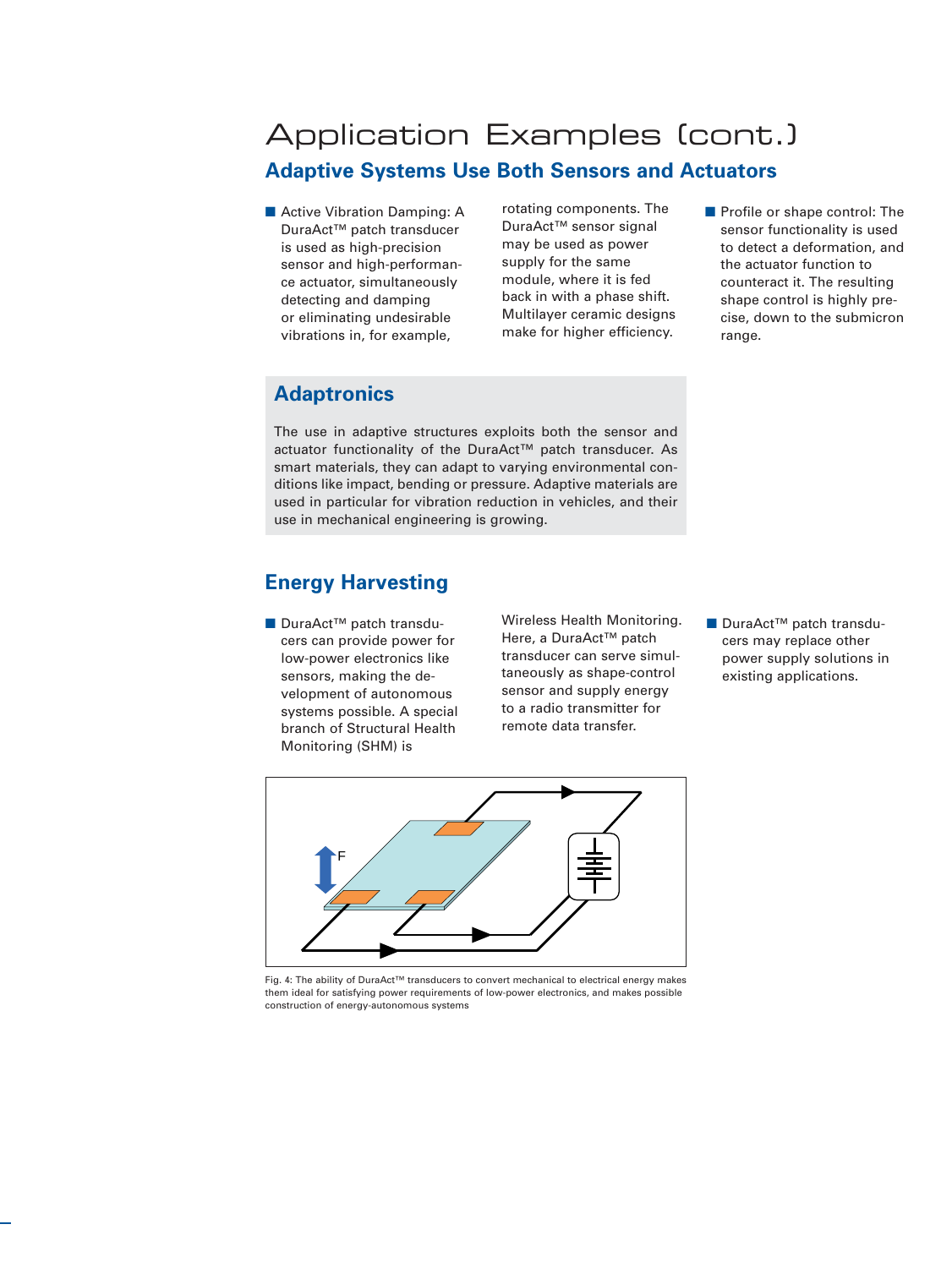## Adaptronics—Industrial Applications of Tomorrow

The development of self-correcting, adaptive systems is receiving more and more attention in modern industrial research. Structures using "smart materials" which integrate sensor and actuator functions are taking on growing importance in this field. These systems are designed to detect and react to changes in their operating environment, like impact, pressure or bending forces.

With a long history as adaptive materials, piezo actuators have been especially popular for the monitoring and active damping of high-frequency vibration. The novel DuraAct™ patch transducers now offer a compact solution in this area.

Applied directly to a substrate, or used as part of the structure itself, DuraAct™ patch tranducers can detect and produce vibrations or contour deformations at the source, inside the structure. The magnitude of usable deflection depends strongly on the substrate properties, and extends into the millimeter range.

## Piezo-Electric All-Rounder— DuraAct<sup>™</sup> Patch Tranducers

Piezoelectric components like the DuraAct™ patch transducer transform electrical to mechanical energy and vice versa. Possible applications are in high-precision bender actuators, high-dynamics sensors or as power sources.

DuraAct™ patch transducers are extremely compact units based on a thin piezoceramic foil between two conductive films, all embedded in a ductile composite-polymer structure. In this way, the brittle piezoceramic is mechanically prestressed and electrically insulated, which makes the transducers so robust that they can be applied on curved surfaces with a bending radius as low as 20 mm. The patch transducers are glued to the surface and can be used for various purposes.

Even in high-dynamics applications, the rugged design ensures reliability, high resistance to damage and a lifetime well over 10<sup>9</sup> cycles. Wear and failure rates are low, as the solid-state actuators contain no moving parts.



DuraAct™ patch transducers tolerate bending radii as low as 20 mm  $(3/4 \text{ in.})$ 

## Miniature Electric Generator for Autonomous Systems

DuraAct™ patch transducers can extract electric power from mechanical vibrations of up to several kilohertz, thus acting as energy harvesting devices. The power, in the milliwatt range, can supply miniature electronics like LEDs, sensors or mini RF transmitters for remote data transfer.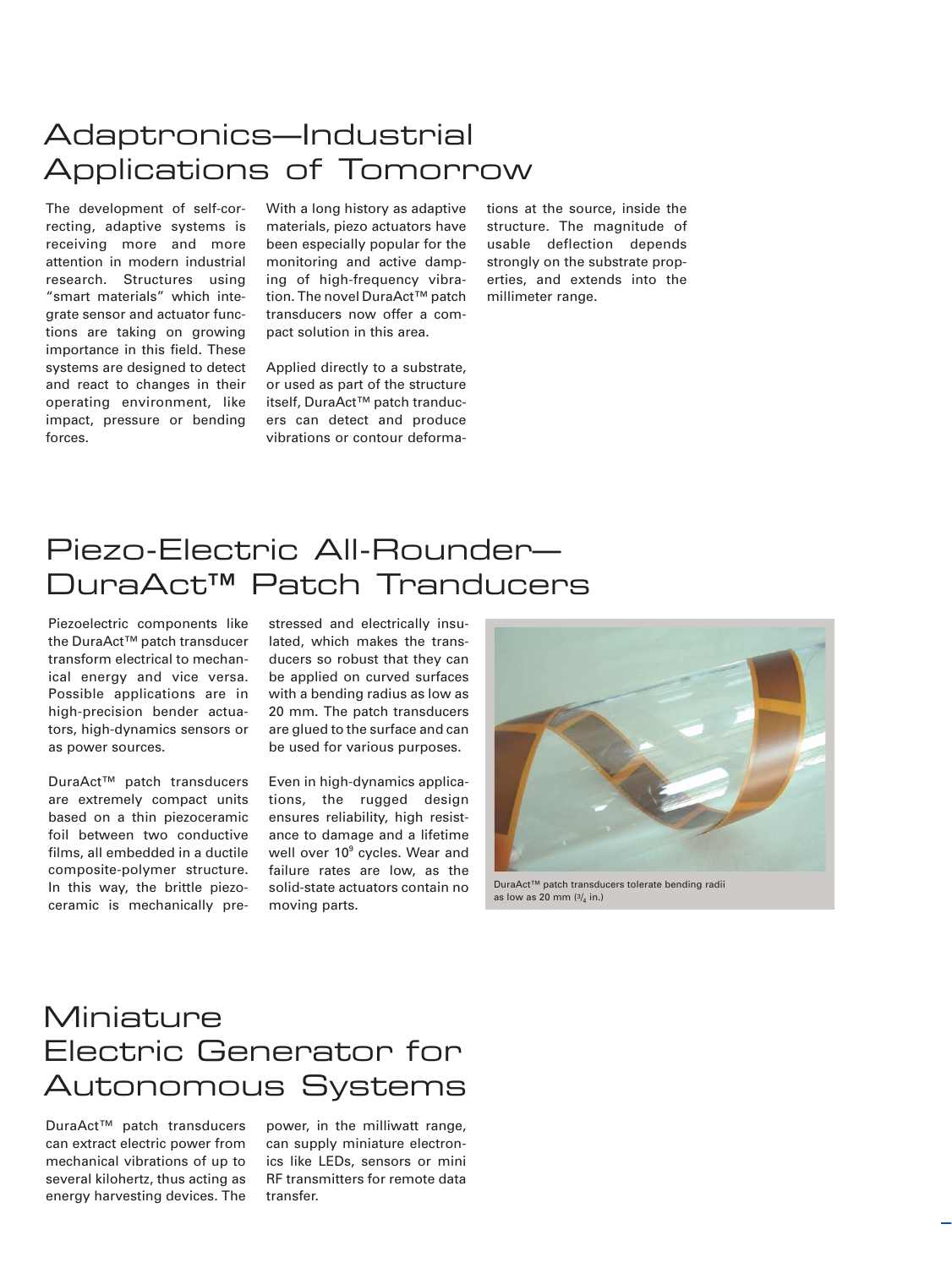DuraAct™ technology allows high flexibility in actuator design. This means that DuraAct™ is also ideally suited for research and prototyping. In addition to the range of standard designs, highly individualized structural shapes can be realized to meet different requirements of geometry, flexibility, stiffness or operating temperature.

Standard DuraAct™ patch transducers consist of one piezoceramic layer only. For special applications, multilayer devices can be made available. In an actuator, multiple layers result in higher force generation with the same operating voltage. If the layers are wired separately, both sensor and actuator functionality can be used simultaneously.

The piezoelectric transducers can be designed to fit the application exactly, including even transducers with arrays of multiple ceramic elements. Such custom products can be produced very efficiently, even in low quantities.



## Control Electronics

Depending on the application, different demands are made on the electronics. To operate a high-precision, high-dynamics positioner, a low-noise, broadband amplifier is required. Active vibration damping requires fast servo-control with bandwidth sufficient for closecoupling the generated force to the structural mass to be damped.

PI offers special, high-resolution amplifier modules for DuraAct™ patch transducers, and can always create custom versions to meet special requirements.



### **DuraAct™ Patch Transducers—Features and Advantages**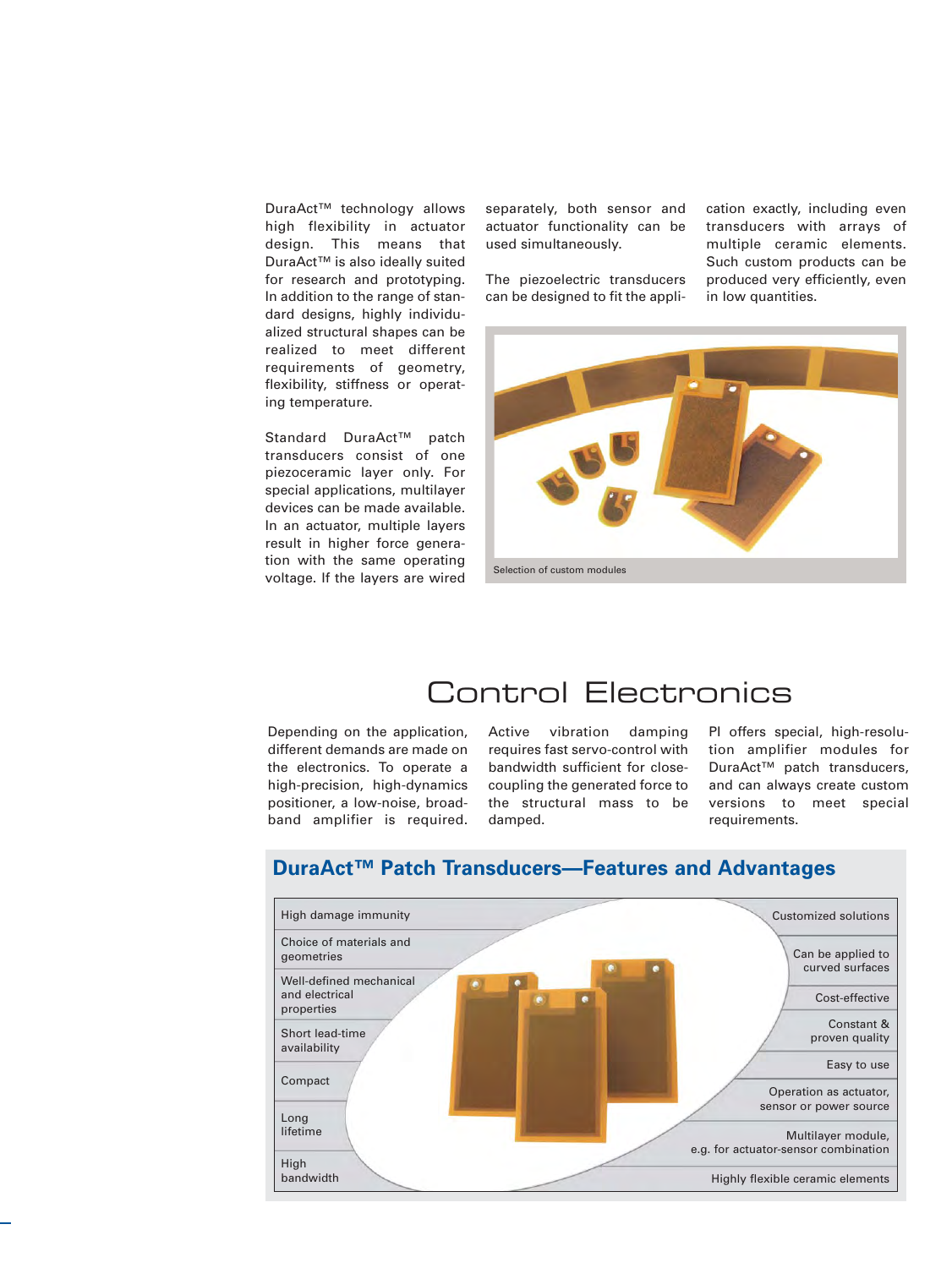## **DuraAct™ Piezoelectric Patch Transducers** P-876



P-876.A12 and .A15 actuators. Golf ball for size comparison

- **E** Actuator, Sensor or Energy Source
- $\blacksquare$  **Highly Formable Ceramics**
- **E Can be Applied to Curved Surfaces**
- **E Customized Solutions on Request**
- $\blacksquare$  Cost-Effective

P-876 DuraAct™ patch transducers offer the functionality of piezoceramic materials as sensors and actuators as well as for electrical charge generation and storage. Used as bender actuators, they allow high deflections of up to 0.8 mm with high force and high precision. Other possible operation modes of DuraAct™ transducers are as high-dynamics sensors (e.g. for structural health monitoring) or for energy harvesting.

### **Application Examples**

- High-dynamics actuators
- **Adaptive systems**
- **No. 3** Vibration and noise cancellation
- **Deformation control and** stabilization
- **Damage monitoring**
- **Energy harvesting**

#### **Integration into Adaptive Systems**

With their compact design, DuraAct™ transducers can be applied to structure areas where deformations are to be generated or detected. For this purpose the transducers can be affixed to the surfaces of structures or integrated as structural elements themselves. Whole areas can be monitored effectively by applying an array of several modules to a surface.

DuraAct™ patch transducers are ideally suited for active and adaptive systems. Embedded in a servo-control loop, they can reduce vibrations and control structures in the nanometer range.

#### **Robust and Cost-Effective Design for Industrial Applications**

The laminated design with piezoceramic plate and polymers provide a mechanically preloaded and electrically insulated device for easy handling. P-876 patch transducers feature a rugged design with the mechanical stability of a structural material.

#### **Energy Harvesting: Self-Sustaining Systems in a Small Package**

One possible application of DuraAct™ patch transducers is in the field of energy harvesting. Transformation of mechanical vibrations of up to some kilohertz into the corresponding potential difference can yield electrical power in the milliwatt range. This power can supply miniature electronic devices like diodes, sensors or even radio transmitters for remote data control.

DuraAct™ transducers can be offered in highly customized versions:

#### **Ordering Information**

**P-876.A11** DuraAct™ Patch Transducer, 61 x 35 x 0.4 mm

**P-876.A12** DuraAct™ Patch Transducer, 61 x 35 x 0.5 mm

**P-876.A15** DuraAct™ Patch Transducer, 61 x 35 x 0.8 mm

#### **Ask for custom designs!**

- **Flexible choice of** dimensions
- **Flexible choice of thickness** and bending properties
- **Flexible choice of piezo**ceramic materials and operating temperature
- **Narious electrical connection** desians
- - Combining sensor and actuator functions (multiple ceramic layers)





sheet is superseded by any new<br>w.pi.ws. R1 07/10/08.1 © PI 1998-2007. Subject to change without notice. This data sheet is superseded by any new release. The newest release is available for download at [www.pi.ws.](http://www.pi.ws) R1 07/10/08.1www.pi.ws. This data download at Subject to change without notice. for ease is avai The newest rel PI 1998-2007.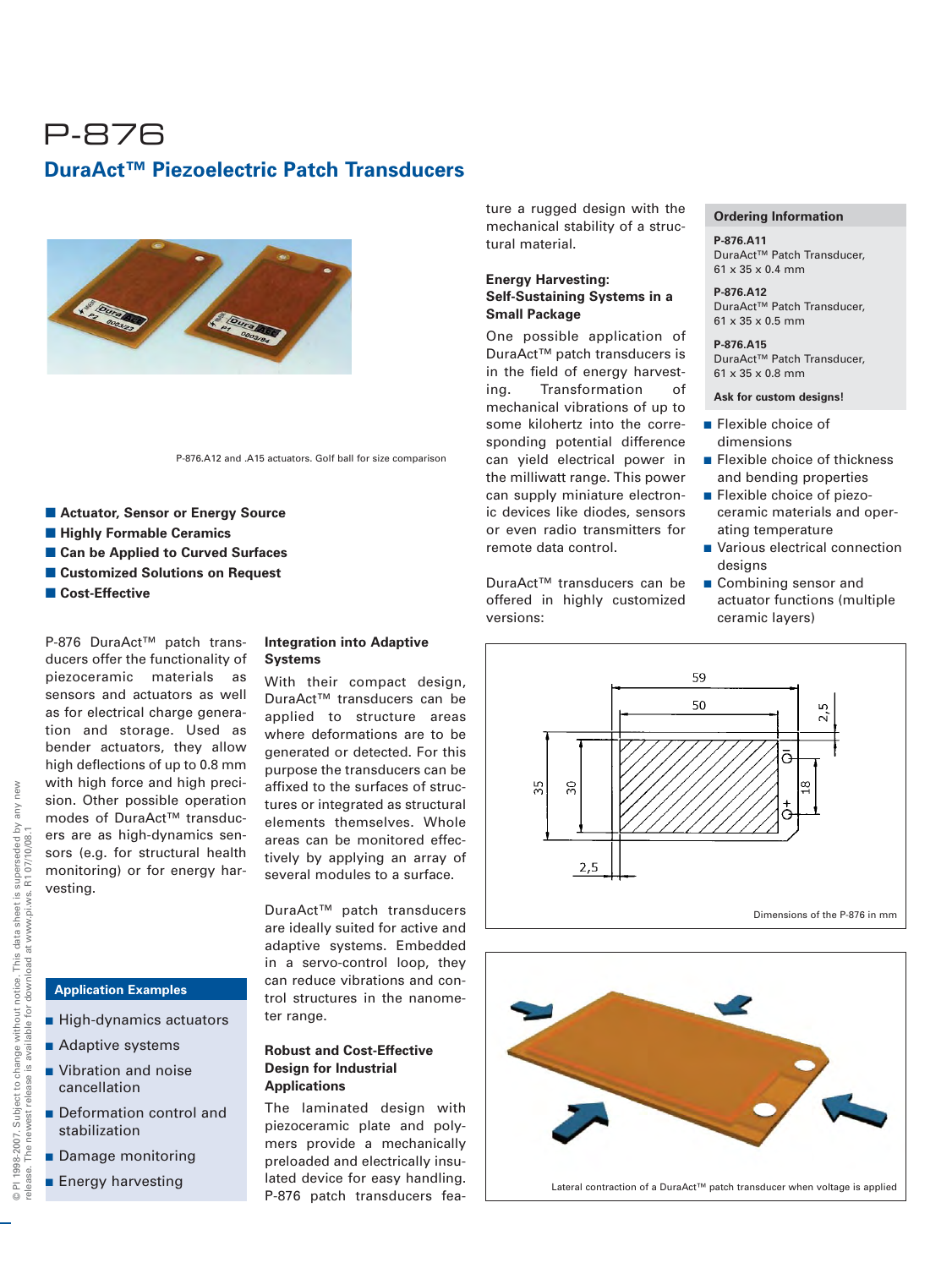



#### **Technical Data**

|                                | P-876.A11                                 | P-876.A12                                 | P-876.A15                                 | <b>Tolerances</b> |
|--------------------------------|-------------------------------------------|-------------------------------------------|-------------------------------------------|-------------------|
| Operating voltage              | $-50$ to $+200$ V                         | $-100$ to $+400$ V                        | $-250$ to $+1000$ V                       |                   |
| <b>Motion and positioning</b>  |                                           |                                           |                                           |                   |
| Lateral contraction, open-loop | $400 \mu m/m$<br>1.6 $\mu$ m/(H/m/V)      | $650 \mu m/m$<br>1.3 $\mu$ m/(H/m/V)      | $800 \mu m/m$<br>$0.64 \mu m/(H/m/V)$     | min.              |
| <b>Mechanical properties</b>   |                                           |                                           |                                           |                   |
| Holding force                  | 90 N                                      | 265 N                                     | 775 N                                     |                   |
| Length                         | 61 mm                                     | 61 mm                                     | 61 mm                                     | $±0.5$ mm         |
| Width                          | 35 mm                                     | 35 mm                                     | 35 mm                                     | $±0.5$ mm         |
| <b>Thickness</b>               | $0.4$ mm                                  | $0.5$ mm                                  | $0.8$ mm                                  | $±0.5$ mm         |
| Bending radius                 | $12 \, \text{mm}$                         | $20 \text{ mm}$                           | 70 mm                                     | max.              |
| <b>Drive properties</b>        |                                           |                                           |                                           |                   |
| Piezo ceramic type             | <b>PIC 252</b><br>Layer thickness: 100 µm | <b>PIC 255</b><br>Layer thickness: 200 µm | <b>PIC 255</b><br>Layer thickness: 500 µm |                   |
| <b>Electrical capacitance</b>  | 150 nF                                    | 90 nF                                     | 45 nF                                     | ±20%              |
| <b>Miscellaneous</b>           |                                           |                                           |                                           |                   |
| Operating temperature range    | -20 to +150 (180) °C                      | -20 to +150 (180) °C                      | -20 to +150 (180) °C                      |                   |
| Mass                           | 2.1 <sub>g</sub>                          | 3.5 <sub>g</sub>                          | 7.2 g                                     | ±5%               |
| Voltage connection             | Solder pads                               | Solder pads                               | Solder pads                               |                   |
| Recommended controller/driver  | E-413.D2                                  | E-413.D2                                  | E-508                                     |                   |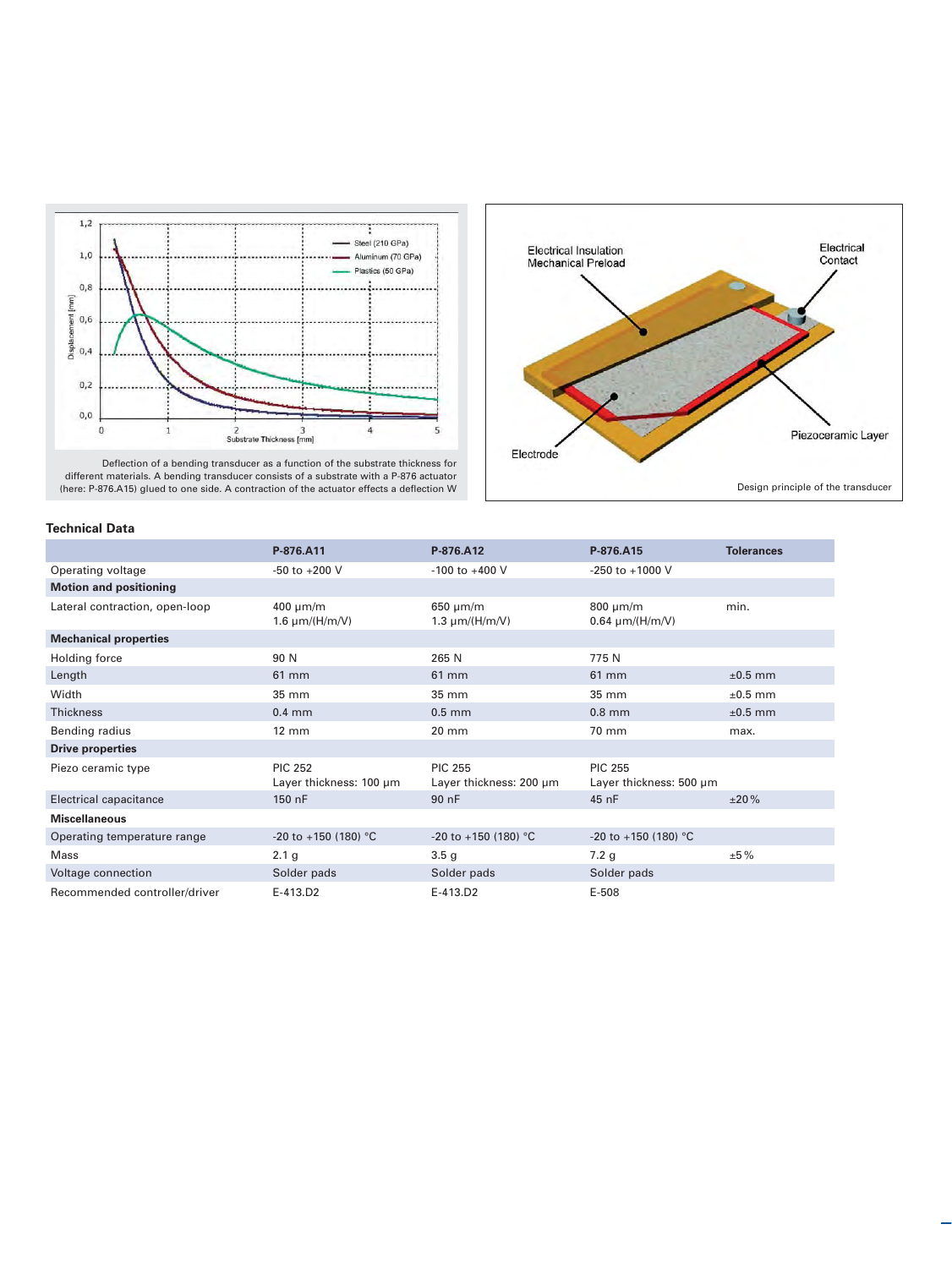## Selection Guide

#### **DuraAct™ Patch Transducers**



| <b>Model</b> | <b>Dimensions</b><br>$(1 \times w \times d)$<br>[mm] | <b>Mass</b><br>[g] | <b>Active</b><br>Area<br>[cm <sup>2</sup> ] | <b>Capacitance</b><br>[nF] | <b>Supply</b><br><b>Voltage</b><br>(min/max)<br>[V] | Lateral<br>Contraction/<br><b>Voltage</b><br>$[$ (µm/m)/V] | <b>Free Lateral</b><br><b>Contraction</b><br>$S_0$<br>[µm/m] | <b>Blocking</b><br>Force<br>$F_R$<br>[N] | Young's<br><b>Modulus</b><br>[GPa] |  |
|--------------|------------------------------------------------------|--------------------|---------------------------------------------|----------------------------|-----------------------------------------------------|------------------------------------------------------------|--------------------------------------------------------------|------------------------------------------|------------------------------------|--|
| P-876.A11    | $61 \times 35 \times 0.4$                            | 2.1                | 15                                          | 150                        | $-50$ to $200$                                      | 1.6                                                        | 450                                                          | 90                                       | 16.4                               |  |
| P-876.A12    | $61 \times 35 \times 0.5$                            | 3.5                | 15                                          | 90                         | $-100$ to 400                                       | 1.3                                                        | 650                                                          | 265                                      | 23.3                               |  |
| P-876.A15    | $61 \times 35 \times 0.8$                            | 7.2                | 15                                          | 45                         | $-250$ to $1000$                                    | 0.64                                                       | 800                                                          | 775                                      | 34.7                               |  |

#### **Coming Soon**

ŕ

| <b>Model</b> | <b>Dimensions</b><br>$(1 \times w \times d)$<br>[mm] | <b>Mass</b><br>[g] | <b>Active</b><br>Area<br>[cm <sup>2</sup> ] | <b>Capacitance</b><br>[nF] | <b>Supply</b><br><b>Voltage</b><br>(min/max)<br>[V] | Lateral<br>Contraction/<br><b>Voltage</b><br>$[(\mu m/m)/V]$ | <b>Free Lateral</b><br><b>Contraction</b><br>$S_{0}$<br>[µm/m] | <b>Blocking</b><br><b>Force</b><br>$F_R$<br>[N] | Young's<br><b>Modulus</b><br>[GPa] |  |
|--------------|------------------------------------------------------|--------------------|---------------------------------------------|----------------------------|-----------------------------------------------------|--------------------------------------------------------------|----------------------------------------------------------------|-------------------------------------------------|------------------------------------|--|
| P-876.A22    | $113 \times 35 \times 0.5$                           | 6.5                | 30                                          | 180                        | $-100$ to $400$                                     | 1.3                                                          | 650                                                            | 265                                             | 23.3                               |  |
| P-876.A42    | $113 \times 67 \times 0.5$                           | 12.5               | 60                                          | 360                        | $-100$ to $400$                                     | 1.3                                                          | 650                                                            | 527                                             | 24.2                               |  |
| P-876.A25    | $113 \times 35 \times 0.8$                           | 13.5               | 30                                          | 90                         | -250 to 1000                                        | 0.64                                                         | 800                                                            | 775                                             | 34.7                               |  |
| P-876.A45    | $113 \times 67 \times 0.8$                           | 27.0               | 60                                          | 180                        | -250 to 1000                                        | 0.64                                                         | 800                                                            | 1546                                            | 36.1                               |  |
| P-876.B12    | $61 \times 55 \times 0.5$                            | 5.5                | 25                                          | 150                        | $-100$ to $400$                                     | 1.3                                                          | 650                                                            | 438                                             | 24.5                               |  |
| P-876.B22    | $113 \times 55 \times 0.5$                           | 10.0               | 50                                          | 300                        | -100 to 400                                         | 1.3                                                          | 650                                                            | 438                                             | 24.5                               |  |
| P-876.B42    | $113 \times 107 \times 0.5$                          | 20.0               | 100                                         | 600                        | $-100$ to $400$                                     | 1.3                                                          | 650                                                            | 873                                             | 25.1                               |  |
| P-876.B15    | $61 \times 55 \times 0.8$                            | 11.5               | 25                                          | 75                         | -250 to 1000                                        | 0.64                                                         | 800                                                            | 1290                                            | 36.6                               |  |
| P-876.B25    | $113 \times 55 \times 0.8$                           | 21.5               | 50                                          | 150                        | -250 to 1000                                        | 0.64                                                         | 800                                                            | 1290                                            | 36.6                               |  |
| P-876.B45    | $113 \times 107 \times 0.8$                          | 43.0               | 100                                         | 300                        | -250 to 1000                                        | 0.64                                                         | 800                                                            | 2570                                            | 37.5                               |  |
| P-876.C12    | $81 \times 30 \times 0.5$                            | 4.0                | 17.5                                        | 10.5                       | $-100$ to $400$                                     | 1.3                                                          | 650                                                            | 220                                             | 22.7                               |  |
| P-876.C22    | $153 \times 30 \times 0.5$                           | 7.5                | 35                                          | 210                        | $-100$ to $400$                                     | 1.3                                                          | 650                                                            | 220                                             | 22.7                               |  |
| P-876.C42    | $153 \times 57 \times 0.5$                           | 15.0               | 70                                          | 420                        | $-100$ to $400$                                     | 1.3                                                          | 650                                                            | 440                                             | 23.8                               |  |
| P-876.C15    | $81 \times 30 \times 0.8$                            | 8.2                | 17.5                                        | 53                         | -250 to 1000                                        | 0.64                                                         | 800                                                            | 650                                             | 33.8                               |  |
| P-876.C25    | $153 \times 30 \times 0.8$                           | 16.0               | 35                                          | 105                        | -250 to 1000                                        | 0.64                                                         | 800                                                            | 650                                             | 33.8                               |  |
| P-876.C45    | $153 \times 57 \times 0.8$                           | 31.5               | 70                                          | 210                        | -250 to 1000                                        | 0.64                                                         | 800                                                            | 1290                                            | 35.4                               |  |
| P-876.SP1    | $27 \times 15 \times 0.5$                            | 0.5                | 0.8                                         | 4.75                       |                                                     |                                                              |                                                                |                                                 |                                    |  |

## **Custom Transducer Shapes**



The modular design of the DuraAct™ technology opens a wide range of optimization possibilities concerning the following features:

- **Transducer geometry**
- **Flexibility and bending**
- **Operating temperature**
- **Insulating material**
- **Electrodes, shape and mate**rial
- **Connection points, shape** and material